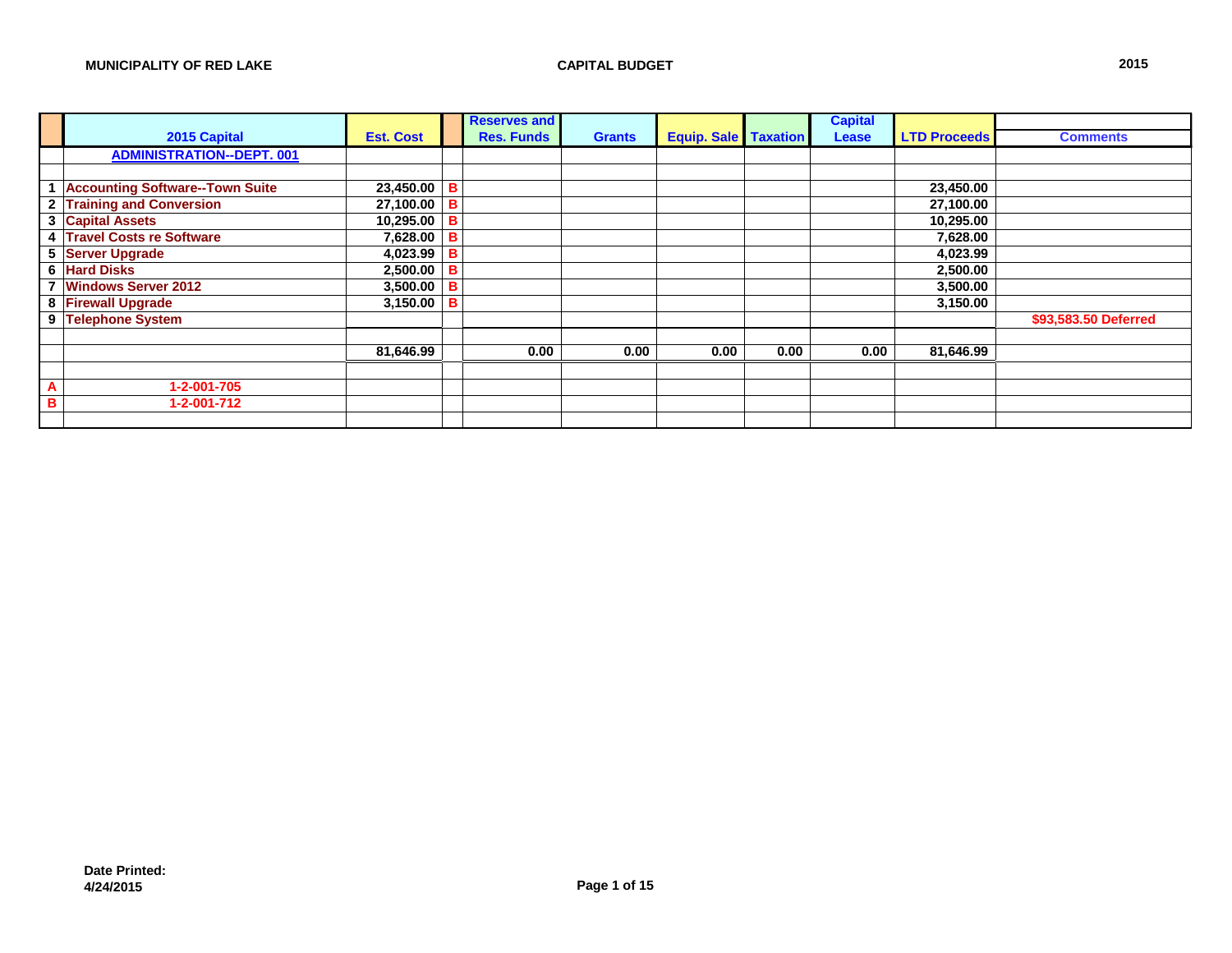|                 |                                      |                  |   | <b>Reserves and</b> |               |                               |      | <b>Capital</b> |                     |                                |
|-----------------|--------------------------------------|------------------|---|---------------------|---------------|-------------------------------|------|----------------|---------------------|--------------------------------|
|                 | 2015 Capital                         | <b>Est. Cost</b> |   | <b>Res. Funds</b>   | <b>Grants</b> | <b>Equip. Sale   Taxation</b> |      | Lease          | <b>LTD Proceeds</b> | <b>Comments</b>                |
|                 | <b>FIRE DEPARTMENT--DEPT. 002</b>    |                  |   |                     |               |                               |      |                |                     |                                |
|                 |                                      |                  |   |                     |               |                               |      |                |                     |                                |
|                 | 1 Helmets--20                        | 10,000.00        | в |                     |               |                               |      |                | 10,000.00           | Defer 20 to 2016               |
|                 | 2 Boots--12                          | 4,800.00         | B |                     |               |                               |      |                | 4,800.00            | <b>Defer 13 to 2016</b>        |
|                 | 3 Breathing Appartus                 | 0.00             |   |                     |               |                               |      |                |                     | \$320,000 Deferred             |
|                 | 4 Pumper Tanker--Madsen              | 0.00             |   |                     |               |                               |      |                |                     | \$350,000 Deferred             |
|                 | 5 Pumper--Balmertown                 | 0.00             |   |                     |               |                               |      |                |                     | \$400,000 Deferred             |
|                 | 6 Natural Gas Conversion--Balmertown | 22,500.00        | A |                     | 22,500.00     |                               |      |                |                     | <b>Gas Tax</b>                 |
|                 | 7 Natural Gas Conversion--Cochenour  | 0.00             |   |                     |               |                               |      |                |                     | <b>Deferred Pending Review</b> |
|                 | 8 Auto Extrication Equipment         | 17,000.00        | в |                     |               |                               |      |                | 17,000.00           | \$35,666 Deferred              |
|                 | 9 Communications                     |                  |   |                     |               |                               |      |                |                     |                                |
|                 | 10 Hose Turnout Gear Dryer           | 13,500.00        | в |                     |               |                               |      |                | 13,500.00           |                                |
|                 | 11 Hose Tester                       | 2,700.00         | в |                     |               |                               |      |                | 2,700.00            |                                |
|                 | 12 Descretionary--Chief's Decision   | 10,000.00        | B |                     |               |                               |      |                | 10,000.00           |                                |
|                 | <b>13 Wildfire Trailer Decals</b>    | 2,237.82         | в |                     |               |                               |      |                | 2,237.82            |                                |
| 14              |                                      |                  |   |                     |               |                               |      |                |                     |                                |
| $\overline{15}$ |                                      |                  |   |                     |               |                               |      |                |                     |                                |
| $\overline{16}$ |                                      |                  |   |                     |               |                               |      |                |                     |                                |
|                 |                                      |                  |   |                     |               |                               |      |                |                     |                                |
|                 |                                      | 82,737.82        |   | 0.00                | 22,500.00     | 0.00                          | 0.00 | 0.00           | 60,237.82           |                                |
|                 |                                      |                  |   |                     |               |                               |      |                |                     |                                |
| A               | 1-2-002-700                          |                  |   |                     |               |                               |      |                |                     |                                |
| B               | 1-2-002-705                          |                  |   |                     |               |                               |      |                |                     |                                |
| C               | 1-2-002-722                          |                  |   |                     |               |                               |      |                |                     |                                |
|                 |                                      |                  |   |                     |               |                               |      |                |                     |                                |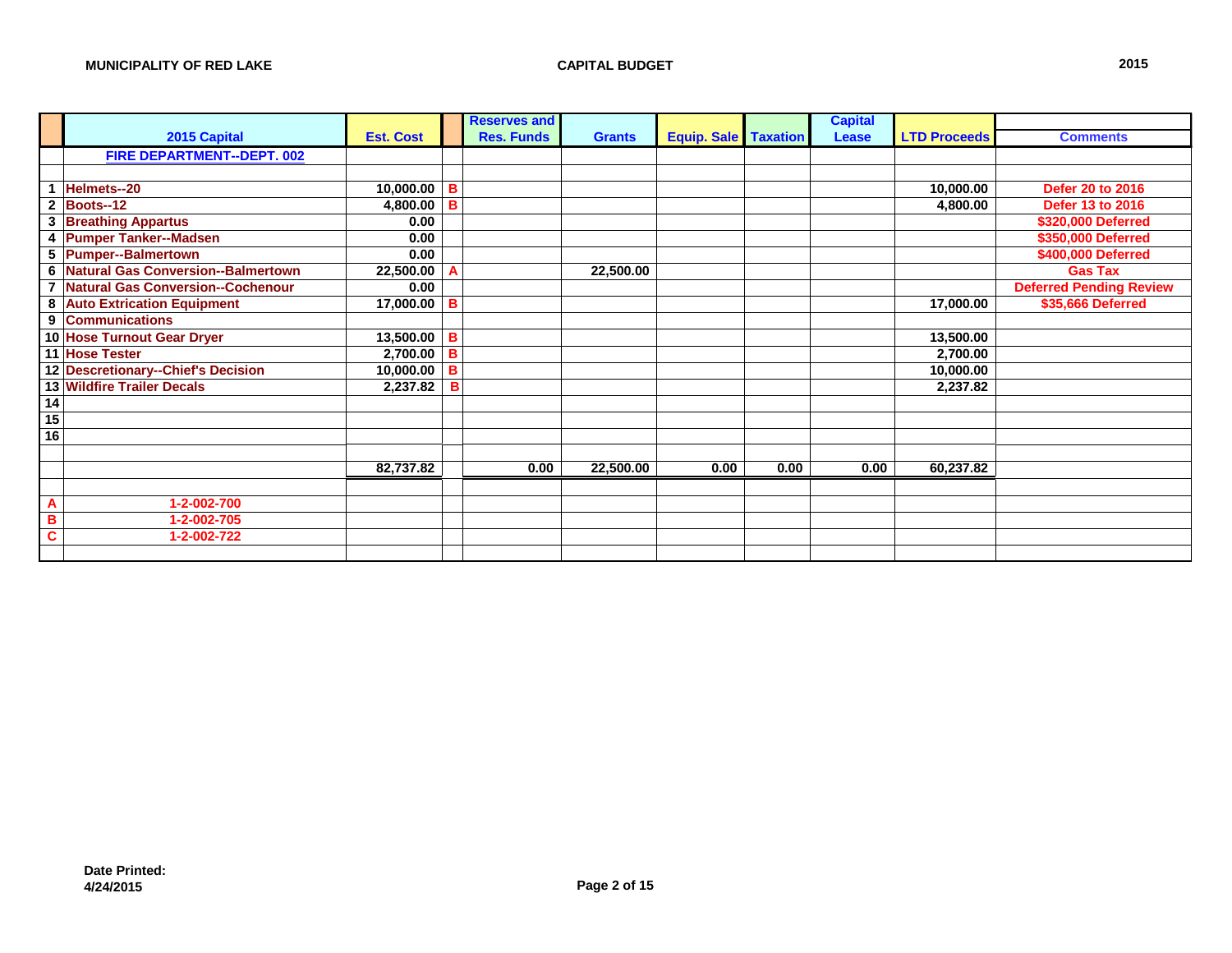|                         |                                          |                  |    | <b>Reserves and</b> |               |                               |      | <b>Capital</b> |                     |                                |
|-------------------------|------------------------------------------|------------------|----|---------------------|---------------|-------------------------------|------|----------------|---------------------|--------------------------------|
|                         | 2015 Capital                             | <b>Est. Cost</b> |    | <b>Res. Funds</b>   | <b>Grants</b> | <b>Equip. Sale   Taxation</b> |      | Lease          | <b>LTD Proceeds</b> | <b>Comments</b>                |
|                         | <b>PUBLIC WORKS--DEPT. 003</b>           |                  |    |                     |               |                               |      |                |                     |                                |
|                         |                                          |                  |    |                     |               |                               |      |                |                     |                                |
|                         | 1 Survey GPS                             | 40,000.00        | в  |                     |               |                               |      |                | 40,000.00           |                                |
|                         | 2 GPS Tracking Equipment                 | 7,000.00         | B  |                     |               |                               |      |                | 7,000.00            |                                |
|                         | 3 Sander for Volvo MTC85                 | 7.700.00         | в  |                     |               |                               |      |                | 7.700.00            |                                |
| $\overline{\mathbf{4}}$ | #46 Plow, Sander, Flat Deck Conversion   | 0.00             |    |                     |               |                               |      |                | 0.00                | \$22,000 Deferred              |
|                         | 5 Granular "A"--5,250 yd <sup>3</sup>    | 0.00             |    |                     |               |                               |      |                | 0.00                | \$50,000 Deferred              |
|                         | <b>6 Sidewalks</b>                       | 25,000.00        | D  |                     |               |                               |      |                | 25,000.00           |                                |
|                         | 7 Paving                                 | 150,000.00       | C. |                     |               |                               |      |                | 150,000.00          | <b>Mills Rd &amp; Patching</b> |
|                         | 8 2015 1/2 ton 4 X 4 Crew. Cab           | 0.00             |    |                     |               |                               |      |                |                     | \$30,000 Deferred              |
|                         | 9 Sander Truck (replaces 16, 13, 10)     | 180,000.00       | в  |                     |               |                               |      | 180,000.00     |                     |                                |
|                         | 10 2014 Loader/Backhoe                   | 0.00             |    |                     |               |                               |      |                |                     | \$130,000 Deferred             |
|                         | 11 24" Ditching Bucket                   | 3,500.00         | в  |                     |               |                               |      |                | 3,500.00            |                                |
|                         | 12 Renovation--PW Garage--Mapping Rm     | 25,000.00        | А  |                     |               |                               |      |                | 25,000.00           |                                |
|                         | 13 Workstation Computer                  | 2,800.00         | в  |                     |               |                               |      |                | 2,800.00            | for Mapping Room               |
|                         | 14 Large Format Scanner                  | 3,500.00         | B  |                     |               |                               |      |                | 3,500.00            | for Mapping Room               |
|                         | 15 Large Format Printer                  | 3,500.00         | в  |                     |               |                               |      |                | 3,500.00            | for Mapping Room               |
|                         | 16 Back Up Solution                      | 1,400.00         | в  |                     |               |                               |      |                | 1,400.00            | for Mapping Room               |
|                         | 17 Case                                  | 60.00            | B  |                     |               |                               |      |                | 60.00               | <b>For Ontario One Call</b>    |
|                         | 18 Printer                               | 650.00           | в  |                     |               |                               |      |                | 650.00              | <b>For Ontario One Call</b>    |
|                         | 19 Truck Mount                           | 650.00           | в  |                     |               |                               |      |                | 650.00              | <b>For Ontario One Call</b>    |
|                         | 20 Office Software                       | 350.00           | B  |                     |               |                               |      |                | 350.00              | <b>For Ontario One Call</b>    |
|                         | 21 Laptop                                | 1,599.00         | в  |                     |               |                               |      |                | 1,599.00            | <b>For Ontario One Call</b>    |
|                         | $22$ Lift                                | 21,000.00        | в  |                     |               |                               |      |                | 21,000.00           |                                |
|                         | 23 Pressure Washer                       | 0.00             |    |                     |               |                               |      |                | 0.00                | \$11,000 Deferred              |
|                         | 24 Ringo-Matic Dual Combo Jetter Trailer | 163,286.00       | в  |                     |               |                               |      | 163,286.00     |                     |                                |
|                         |                                          |                  |    |                     |               |                               |      |                |                     |                                |
|                         |                                          | 636,995.00       |    | 0.00                | 0.00          | 0.00                          | 0.00 | 343,286.00     | 293,709.00          |                                |
|                         |                                          |                  |    |                     |               |                               |      |                |                     |                                |
| A                       | 1-2-003-700                              |                  |    |                     |               |                               |      |                |                     |                                |
| B                       | 1-2-003-705                              |                  |    |                     |               |                               |      |                |                     |                                |
| $\overline{\mathbf{c}}$ | 1-2-003-706                              |                  |    |                     |               |                               |      |                |                     |                                |
| D                       | 1-2-003-709                              |                  |    |                     |               |                               |      |                |                     |                                |
|                         |                                          |                  |    |                     |               |                               |      |                |                     |                                |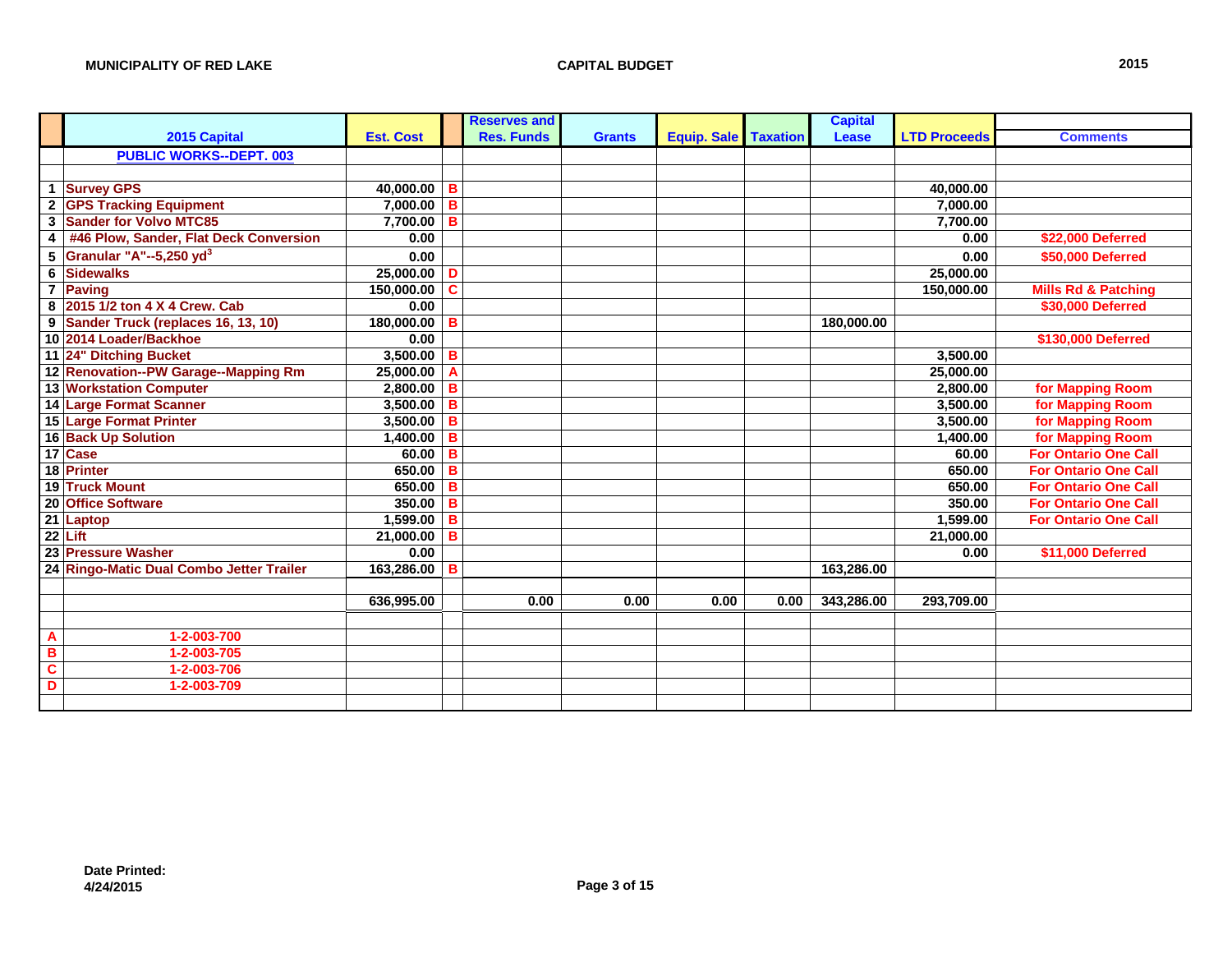|   |                                   |                  |   | <b>Reserves and</b> |               |                             |      | <b>Capital</b> |                     |                   |
|---|-----------------------------------|------------------|---|---------------------|---------------|-----------------------------|------|----------------|---------------------|-------------------|
|   | 2015 Capital                      | <b>Est. Cost</b> |   | <b>Res. Funds</b>   | <b>Grants</b> | <b>Equip. Sale Taxation</b> |      | Lease          | <b>LTD Proceeds</b> | <b>Comments</b>   |
|   | <b>AIRPORT--DEPT. 004</b>         |                  |   |                     |               |                             |      |                |                     |                   |
|   |                                   |                  |   |                     |               |                             |      |                |                     |                   |
|   | <b>Union Gas Conversion--2013</b> | 4,723.00         | C |                     | 4,723.00      |                             |      |                |                     | <b>Gas Tax</b>    |
|   | 2 Crack Sealing--Large/Annual     | 20,000.00 B      |   |                     |               |                             |      |                | 20,000.00           |                   |
| 3 | <b>Line Painting</b>              | 15,000.00        | B |                     |               |                             |      |                | 15,000.00           |                   |
| 4 | Scaffolding                       | 2,000.00         |   |                     |               |                             |      |                | 2,000.00            |                   |
| 5 | <b>Scare Cannon</b>               | $1,000.00$ B     |   |                     |               |                             |      |                | 1,000.00            |                   |
|   | 6 Display Case                    |                  |   |                     |               |                             |      |                |                     | \$5,500 Deferred  |
| 7 | <b>Apron Expansion</b>            |                  |   |                     |               |                             |      |                |                     | \$45,000 Deferred |
|   | 8 FOD Boss                        |                  |   |                     |               |                             |      |                |                     | \$10,000 Deferred |
|   |                                   |                  |   |                     |               |                             |      |                |                     |                   |
|   |                                   | 42,723.00        |   | 0.00                | 4,723.00      | 0.00                        | 0.00 | 0.00           | 38,000.00           |                   |
|   |                                   |                  |   |                     |               |                             |      |                |                     |                   |
| A | 1-2-004-705                       |                  |   |                     |               |                             |      |                |                     |                   |
| в | 1-2-004-720                       |                  |   |                     |               |                             |      |                |                     |                   |
|   | 1-2-004-700                       |                  |   |                     |               |                             |      |                |                     |                   |
|   |                                   |                  |   |                     |               |                             |      |                |                     |                   |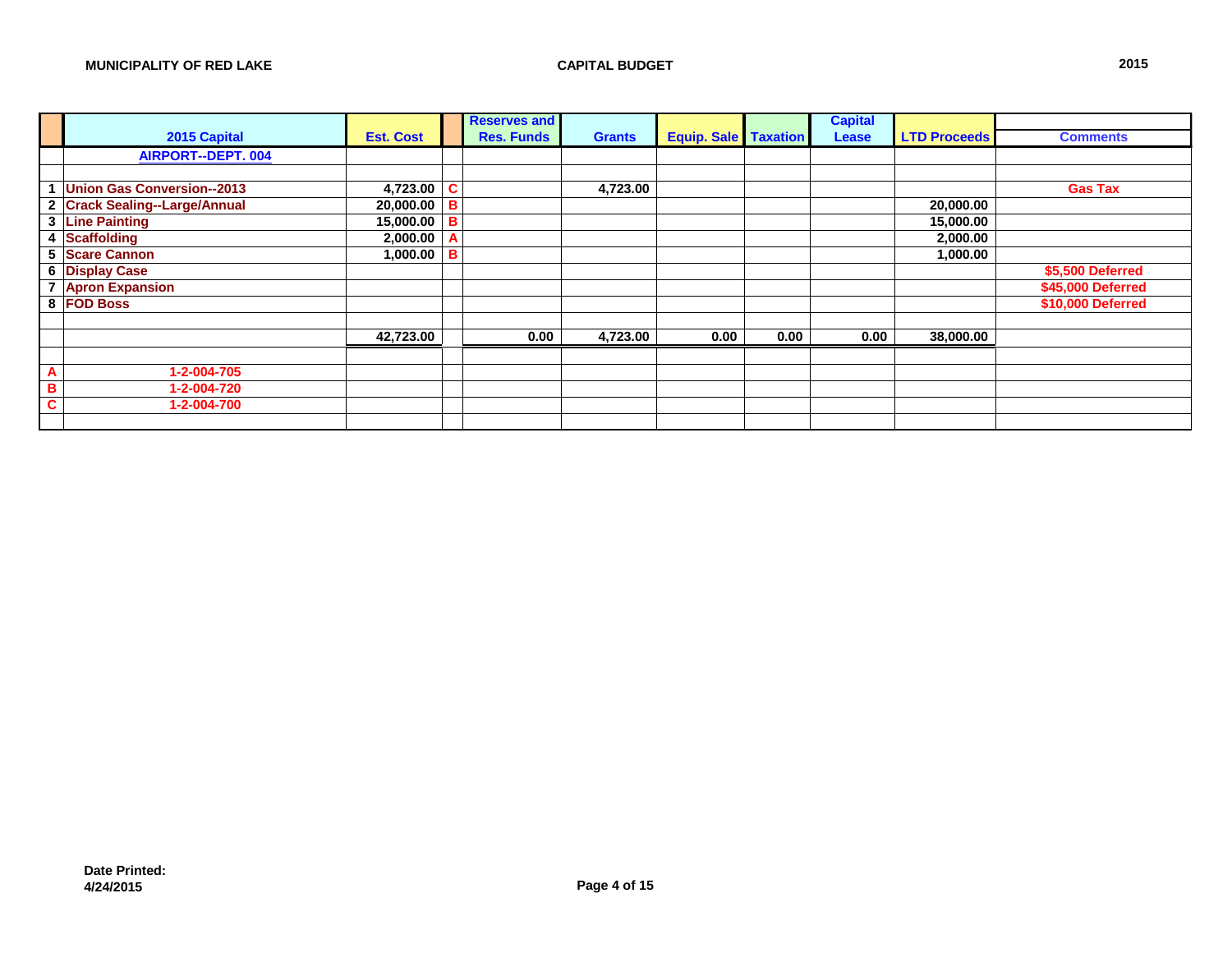|                          |                                  |                  |          | <b>Reserves and</b> |               |                             |      | <b>Capital</b> |                     |                      |
|--------------------------|----------------------------------|------------------|----------|---------------------|---------------|-----------------------------|------|----------------|---------------------|----------------------|
|                          | 2015 Capital                     | <b>Est. Cost</b> |          | <b>Res. Funds</b>   | <b>Grants</b> | <b>Equip. Sale Taxation</b> |      | Lease          | <b>LTD Proceeds</b> | <b>Comments</b>      |
|                          | <b>CLINIC--DEPT. 005</b>         |                  |          |                     |               |                             |      |                |                     |                      |
|                          |                                  |                  |          |                     |               |                             |      |                |                     |                      |
|                          | Engineering                      | 25,000.00        |          |                     |               |                             |      |                | 25,000.00           | <b>Keewatin Aski</b> |
| $\mathbf{2}$             | Certificate #10                  | 104,775.30       |          |                     |               |                             |      |                | 104,775.30          | <b>Tom Jones</b>     |
| 3                        | Landscaping                      | 25,000.00        | <b>B</b> |                     |               |                             |      |                | 25,000.00           |                      |
| 4                        | <b>Contract Work Outstanding</b> | 79,269.77        |          |                     |               |                             |      |                | 79,269.77           |                      |
| 5                        |                                  |                  |          |                     |               |                             |      |                |                     |                      |
| 6                        |                                  |                  |          |                     |               |                             |      |                |                     |                      |
| $\overline{\phantom{a}}$ |                                  |                  |          |                     |               |                             |      |                |                     |                      |
|                          |                                  |                  |          |                     |               |                             |      |                |                     |                      |
|                          |                                  | 234,045.07       |          | 0.00                | 0.00          | 0.00                        | 0.00 | 0.00           | 234,045.07          |                      |
|                          |                                  |                  |          |                     |               |                             |      |                |                     |                      |
| A                        | 1-2-005-700                      |                  |          |                     |               |                             |      |                |                     |                      |
| в                        | 1-2-005-720                      |                  |          |                     |               |                             |      |                |                     |                      |
|                          |                                  |                  |          |                     |               |                             |      |                |                     |                      |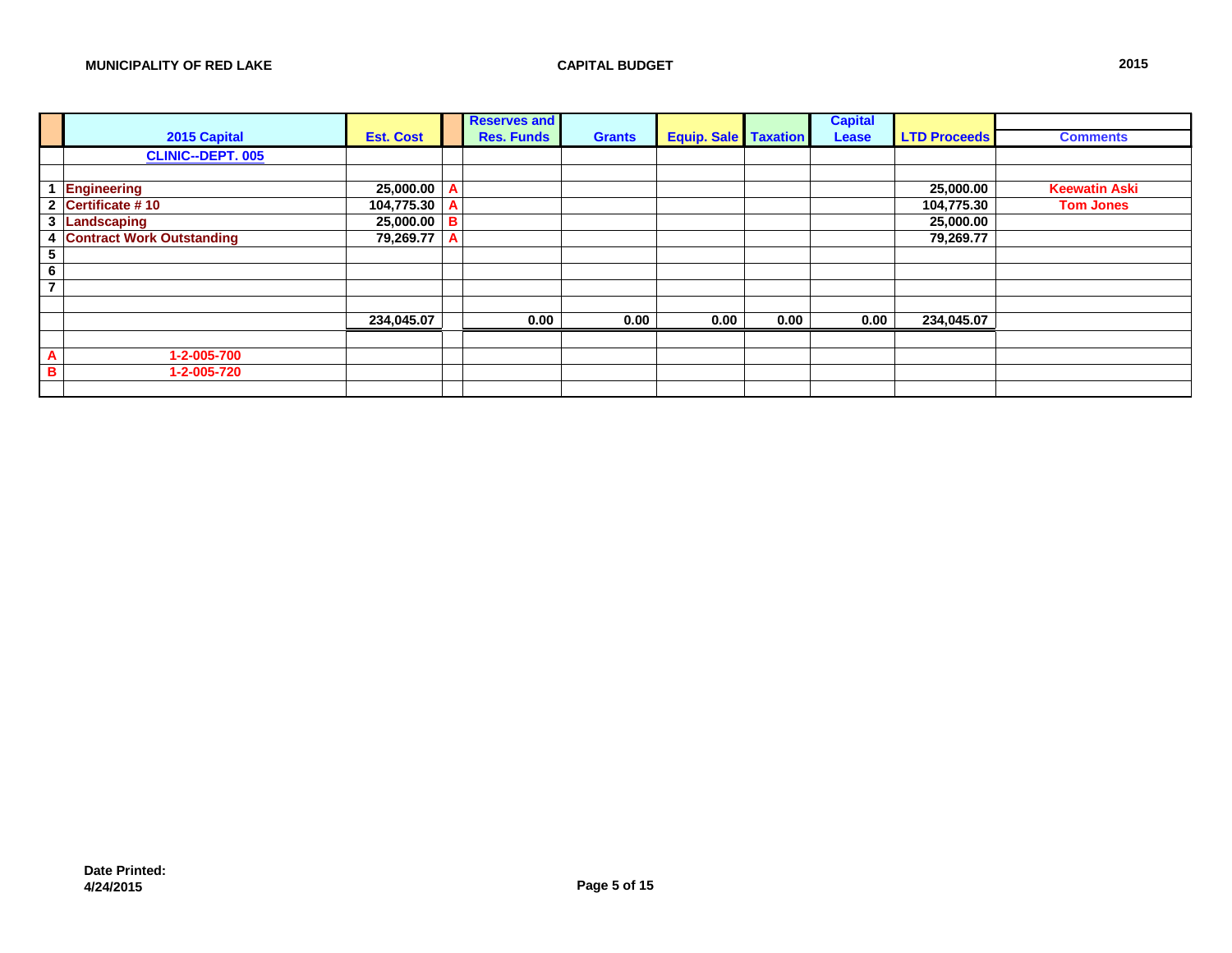|                                        |                  |              | <b>Reserves and</b> |               |                               |      | <b>Capital</b> |                     |                           |
|----------------------------------------|------------------|--------------|---------------------|---------------|-------------------------------|------|----------------|---------------------|---------------------------|
| 2015 Capital                           | <b>Est. Cost</b> |              | <b>Res. Funds</b>   | <b>Grants</b> | <b>Equip. Sale   Taxation</b> |      | Lease          | <b>LTD Proceeds</b> | <b>Comments</b>           |
| <b>COCHENOUR HALL--DEPT. 006</b>       |                  |              |                     |               |                               |      |                |                     |                           |
|                                        |                  |              |                     |               |                               |      |                |                     |                           |
| $\overline{1}$                         |                  |              |                     |               |                               |      |                |                     |                           |
|                                        |                  |              |                     |               |                               |      |                |                     |                           |
| $\frac{2}{3}$                          |                  |              |                     |               |                               |      |                |                     |                           |
|                                        |                  |              |                     |               |                               |      |                |                     |                           |
|                                        | 0.00             |              | 0.00                | 0.00          | 0.00                          | 0.00 | 0.00           | 0.00                |                           |
|                                        |                  |              |                     |               |                               |      |                |                     |                           |
| 1-2-006-705<br>$\overline{\mathbf{A}}$ |                  |              |                     |               |                               |      |                |                     |                           |
| $\overline{B}$<br>1-2-006-700          |                  |              |                     |               |                               |      |                |                     |                           |
|                                        |                  |              |                     |               |                               |      |                |                     |                           |
| R. L. COMM. CENTER--DEPT. 007          |                  |              |                     |               |                               |      |                |                     |                           |
|                                        |                  |              |                     |               |                               |      |                |                     |                           |
| 1 Exercise Equipment                   | 6,200.00         | $\mathbf{A}$ |                     |               |                               |      |                | 6,200.00            |                           |
| $\overline{2}$<br><b>Blinds</b>        | 5,000.00         | B            |                     |               |                               |      |                | 5,000.00            |                           |
| $\overline{\mathbf{3}}$                |                  |              |                     |               |                               |      |                |                     |                           |
| $\overline{4}$                         |                  |              |                     |               |                               |      |                |                     |                           |
| $\overline{\phantom{a}}$               |                  |              |                     |               |                               |      |                |                     |                           |
|                                        |                  |              |                     |               |                               |      |                |                     |                           |
|                                        | 11,200.00        |              | 0.00                | 0.00          | 0.00                          | 0.00 | 0.00           | 11,200.00           |                           |
|                                        |                  |              |                     |               |                               |      |                |                     |                           |
| 1-2-007-705<br>$\mathbf{A}$            |                  |              |                     |               |                               |      |                |                     |                           |
| B<br>1-2-007-700                       |                  |              |                     |               |                               |      |                |                     |                           |
|                                        |                  |              |                     |               |                               |      |                |                     |                           |
| BY-LAW--DEPT. 008                      |                  |              |                     |               |                               |      |                |                     |                           |
|                                        |                  |              |                     |               |                               |      |                |                     |                           |
| <b>Replace Van</b><br>$\overline{1}$   |                  | A            |                     |               |                               |      |                |                     | <b>Pending Mechanical</b> |
| $\frac{2}{3}$                          |                  |              |                     |               |                               |      |                |                     | <b>Assessment</b>         |
|                                        |                  |              |                     |               |                               |      |                |                     |                           |
|                                        |                  |              |                     |               |                               |      |                |                     |                           |
|                                        | 0.00             |              | 0.00                | 0.00          | 0.00                          | 0.00 | 0.00           | 0.00                |                           |
|                                        |                  |              |                     |               |                               |      |                |                     |                           |
| 1-2-008-705<br>$\mathbf{A}$            |                  |              |                     |               |                               |      |                |                     |                           |
|                                        |                  |              |                     |               |                               |      |                |                     |                           |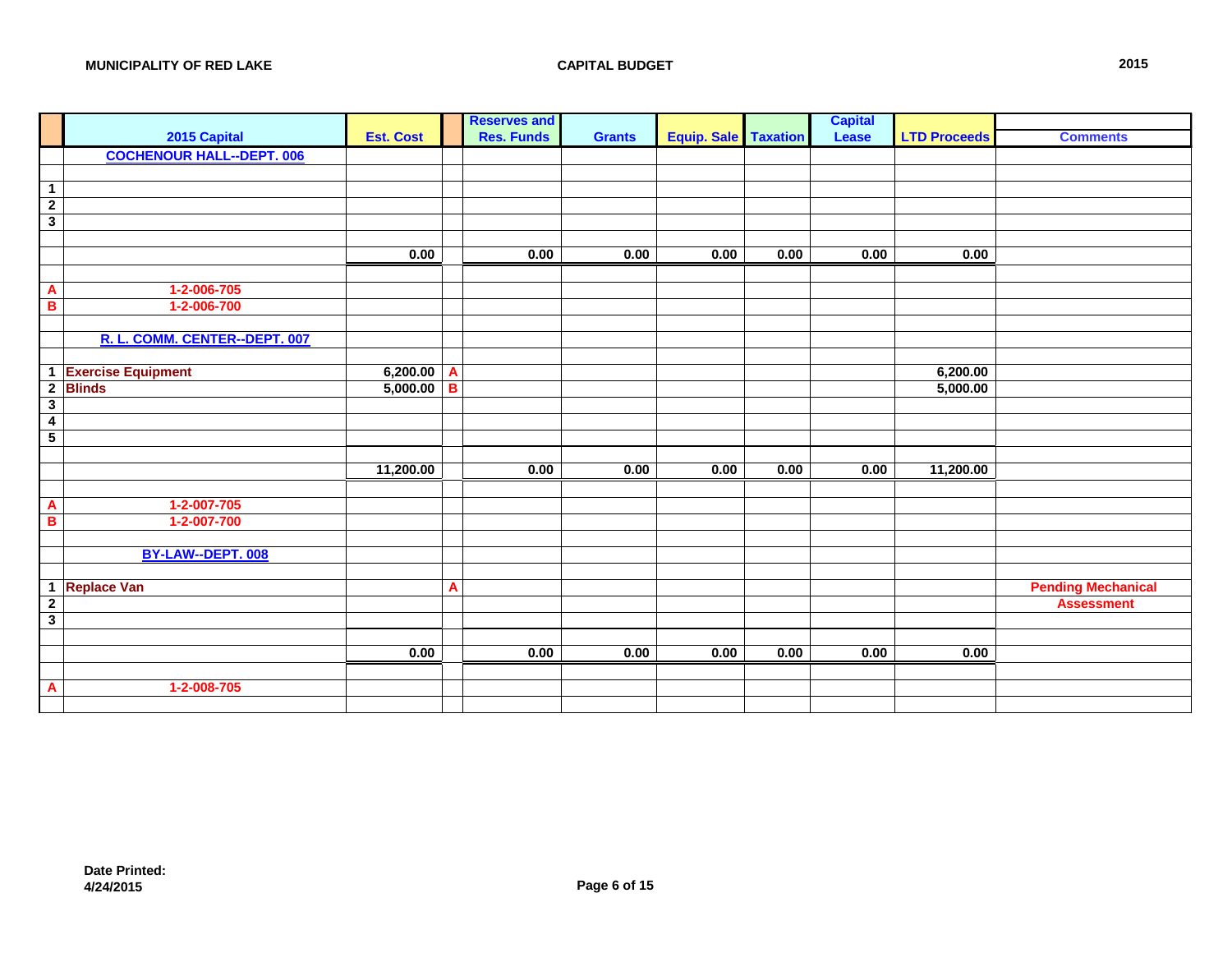| <b>Capital</b><br>2015 Capital<br><b>Res. Funds</b><br><b>Equip. Sale</b> Taxation<br><b>LTD Proceeds</b><br><b>Est. Cost</b><br>Lease<br><b>Grants</b><br><b>Comments</b><br><b>BUILDING/PLANNING--DEPT. 009</b><br><b>Feasibility Study</b><br><b>Block G Development</b><br>25,000.00<br>25,000.00<br>$\overline{1}$<br>$\overline{2}$<br>$\overline{\mathbf{3}}$<br>0.00<br>0.00<br>0.00<br>25,000.00<br>0.00<br>0.00<br>25,000.00<br>$1-2-009-715$<br>$\mathbf{A}$ |  |
|-------------------------------------------------------------------------------------------------------------------------------------------------------------------------------------------------------------------------------------------------------------------------------------------------------------------------------------------------------------------------------------------------------------------------------------------------------------------------|--|
|                                                                                                                                                                                                                                                                                                                                                                                                                                                                         |  |
|                                                                                                                                                                                                                                                                                                                                                                                                                                                                         |  |
|                                                                                                                                                                                                                                                                                                                                                                                                                                                                         |  |
|                                                                                                                                                                                                                                                                                                                                                                                                                                                                         |  |
|                                                                                                                                                                                                                                                                                                                                                                                                                                                                         |  |
|                                                                                                                                                                                                                                                                                                                                                                                                                                                                         |  |
|                                                                                                                                                                                                                                                                                                                                                                                                                                                                         |  |
|                                                                                                                                                                                                                                                                                                                                                                                                                                                                         |  |
|                                                                                                                                                                                                                                                                                                                                                                                                                                                                         |  |
|                                                                                                                                                                                                                                                                                                                                                                                                                                                                         |  |
|                                                                                                                                                                                                                                                                                                                                                                                                                                                                         |  |
|                                                                                                                                                                                                                                                                                                                                                                                                                                                                         |  |
| FACILITIES--DEPT. 010                                                                                                                                                                                                                                                                                                                                                                                                                                                   |  |
| <b>General Equipment</b>                                                                                                                                                                                                                                                                                                                                                                                                                                                |  |
|                                                                                                                                                                                                                                                                                                                                                                                                                                                                         |  |
| $\overline{1}$                                                                                                                                                                                                                                                                                                                                                                                                                                                          |  |
| $\overline{2}$                                                                                                                                                                                                                                                                                                                                                                                                                                                          |  |
|                                                                                                                                                                                                                                                                                                                                                                                                                                                                         |  |
| 0.00<br>0.00<br>0.00<br>0.00<br>0.00<br>0.00<br>0.00                                                                                                                                                                                                                                                                                                                                                                                                                    |  |
|                                                                                                                                                                                                                                                                                                                                                                                                                                                                         |  |
| <b>Maintenance Shop</b>                                                                                                                                                                                                                                                                                                                                                                                                                                                 |  |
| $\mathbf{1}$                                                                                                                                                                                                                                                                                                                                                                                                                                                            |  |
| $\overline{\mathbf{2}}$                                                                                                                                                                                                                                                                                                                                                                                                                                                 |  |
|                                                                                                                                                                                                                                                                                                                                                                                                                                                                         |  |
| 0.00<br>0.00<br>0.00<br>0.00<br>0.00<br>0.00<br>0.00                                                                                                                                                                                                                                                                                                                                                                                                                    |  |
|                                                                                                                                                                                                                                                                                                                                                                                                                                                                         |  |
|                                                                                                                                                                                                                                                                                                                                                                                                                                                                         |  |
| 0.00<br>0.00<br>0.00<br>0.00<br>0.00<br>0.00<br>0.00                                                                                                                                                                                                                                                                                                                                                                                                                    |  |
|                                                                                                                                                                                                                                                                                                                                                                                                                                                                         |  |
| 1-2-010-700<br>$\mathbf{A}$                                                                                                                                                                                                                                                                                                                                                                                                                                             |  |
| $\overline{\mathbf{B}}$<br>1-2-010-705                                                                                                                                                                                                                                                                                                                                                                                                                                  |  |
| $\mathbf{c}$<br>1-2-010-730                                                                                                                                                                                                                                                                                                                                                                                                                                             |  |
|                                                                                                                                                                                                                                                                                                                                                                                                                                                                         |  |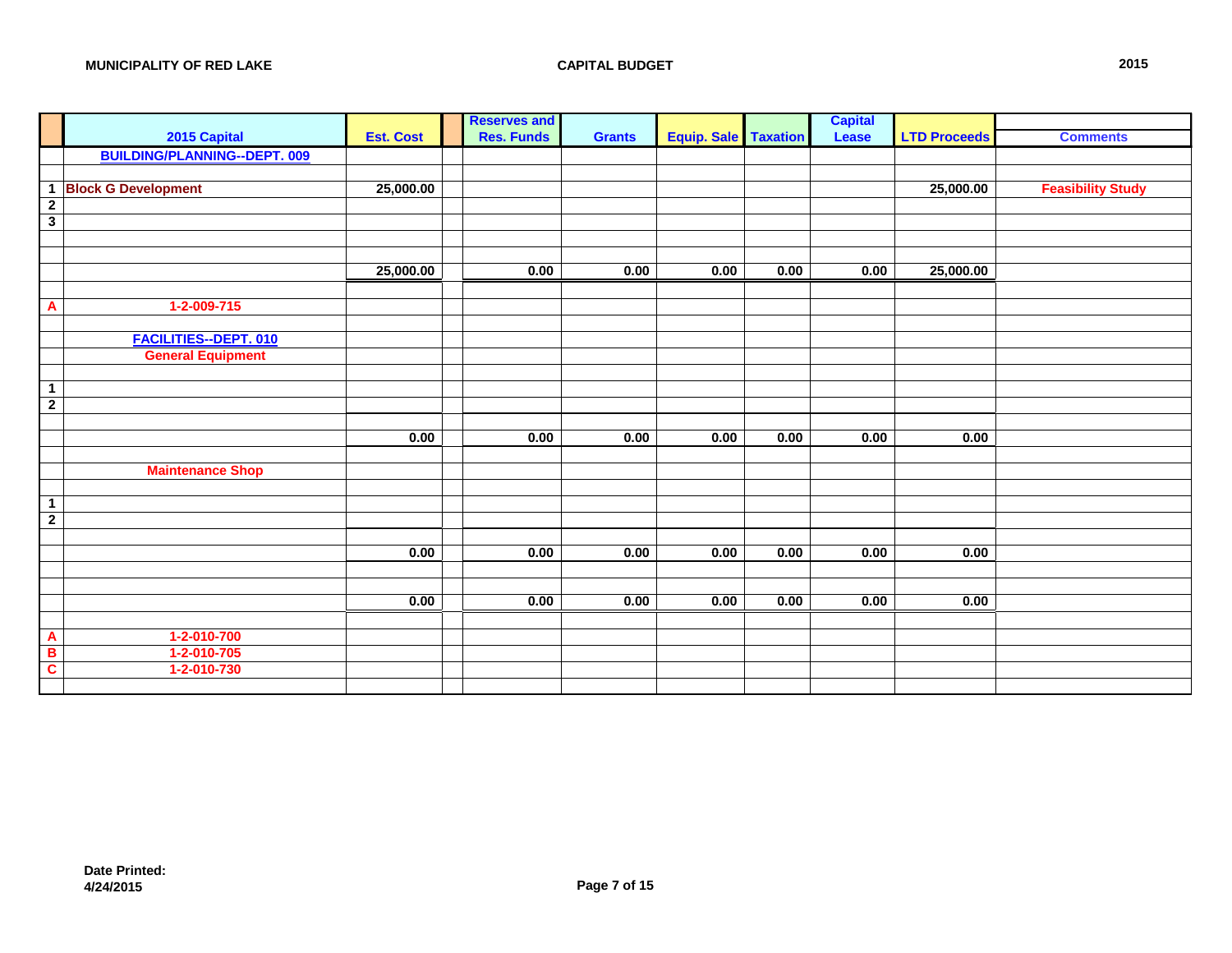|                          |                                         |                  |                | <b>Reserves and</b> |               |                      |      | <b>Capital</b> |                     |                  |
|--------------------------|-----------------------------------------|------------------|----------------|---------------------|---------------|----------------------|------|----------------|---------------------|------------------|
|                          | 2015 Capital                            | <b>Est. Cost</b> |                | <b>Res. Funds</b>   | <b>Grants</b> | Equip. Sale Taxation |      | Lease          | <b>LTD Proceeds</b> | <b>Comments</b>  |
|                          | <b>MUNICIPAL OFFICE--DEPT. 011</b>      |                  |                |                     |               |                      |      |                |                     |                  |
|                          |                                         |                  |                |                     |               |                      |      |                |                     |                  |
| $\overline{1}$           |                                         |                  |                |                     |               |                      |      |                |                     |                  |
| $\overline{2}$           |                                         |                  |                |                     |               |                      |      |                |                     |                  |
| $\overline{\mathbf{3}}$  |                                         |                  |                |                     |               |                      |      |                |                     |                  |
| $\overline{\mathbf{4}}$  |                                         |                  |                |                     |               |                      |      |                |                     |                  |
|                          |                                         |                  |                |                     |               |                      |      |                |                     |                  |
|                          |                                         |                  |                |                     |               |                      |      |                |                     |                  |
|                          |                                         | 0.00             |                | 0.00                | 0.00          | 0.00                 | 0.00 | 0.00           | 0.00                |                  |
|                          |                                         |                  |                |                     |               |                      |      |                |                     |                  |
| $\overline{A}$           | $1-2-011-700$                           |                  |                |                     |               |                      |      |                |                     |                  |
|                          |                                         |                  |                |                     |               |                      |      |                |                     |                  |
|                          | <b>WATER TREATMENT PLANT--DEPT. 012</b> |                  |                |                     |               |                      |      |                |                     |                  |
|                          |                                         |                  |                |                     |               |                      |      |                |                     |                  |
|                          | 1 Water Tower Piping                    | 370,000.00       | A              |                     |               |                      |      |                | 370,000.00          | <b>Red Lake</b>  |
|                          | 2 THM Control (MOE Order)               | 15,000.00        | $\overline{B}$ |                     |               |                      |      |                | 15,000.00           | <b>Red Lake</b>  |
|                          | 3 Diesel Generator Controllers          | 6,000.00         | $\overline{B}$ |                     |               |                      |      |                | 6,000.00            | <b>Cochenour</b> |
| $\overline{\mathbf{4}}$  | <b>Roof Repairs--WTP</b>                | 11,000.00        | A              |                     |               |                      |      |                | 11,000.00           | <b>Madsen</b>    |
| $\overline{\phantom{0}}$ |                                         |                  |                |                     |               |                      |      |                |                     |                  |
|                          |                                         |                  |                |                     |               |                      |      |                |                     |                  |
|                          |                                         | 402,000.00       |                | 0.00                | 0.00          | 0.00                 | 0.00 | 0.00           | 402,000.00          |                  |
|                          |                                         |                  |                |                     |               |                      |      |                |                     |                  |
| $\mathbf{A}$             | 1-2-012-700                             |                  |                |                     |               |                      |      |                |                     |                  |
| $\overline{\mathbf{B}}$  | 1-2-012-705                             |                  |                |                     |               |                      |      |                |                     |                  |
|                          |                                         |                  |                |                     |               |                      |      |                |                     |                  |
|                          | ARENA--DEPT. 013                        |                  |                |                     |               |                      |      |                |                     |                  |
|                          |                                         |                  |                |                     |               |                      |      |                |                     |                  |
|                          | 1 SCBA                                  | 5,800.00         | A              |                     |               |                      |      |                | 5,800.00            |                  |
| $\overline{2}$           |                                         |                  |                |                     |               |                      |      |                |                     |                  |
| $\overline{\mathbf{3}}$  |                                         |                  |                |                     |               |                      |      |                |                     |                  |
| $\overline{4}$           |                                         |                  |                |                     |               |                      |      |                |                     |                  |
|                          |                                         |                  |                |                     |               |                      |      |                |                     |                  |
|                          |                                         | 5,800.00         |                | 0.00                | 0.00          | 0.00                 | 0.00 | 0.00           | 5,800.00            |                  |
|                          |                                         |                  |                |                     |               |                      |      |                |                     |                  |
| $\overline{A}$           | 1-2-013-705                             |                  |                |                     |               |                      |      |                |                     |                  |
| $\overline{B}$           | 1-2-013-700                             |                  |                |                     |               |                      |      |                |                     |                  |
|                          |                                         |                  |                |                     |               |                      |      |                |                     |                  |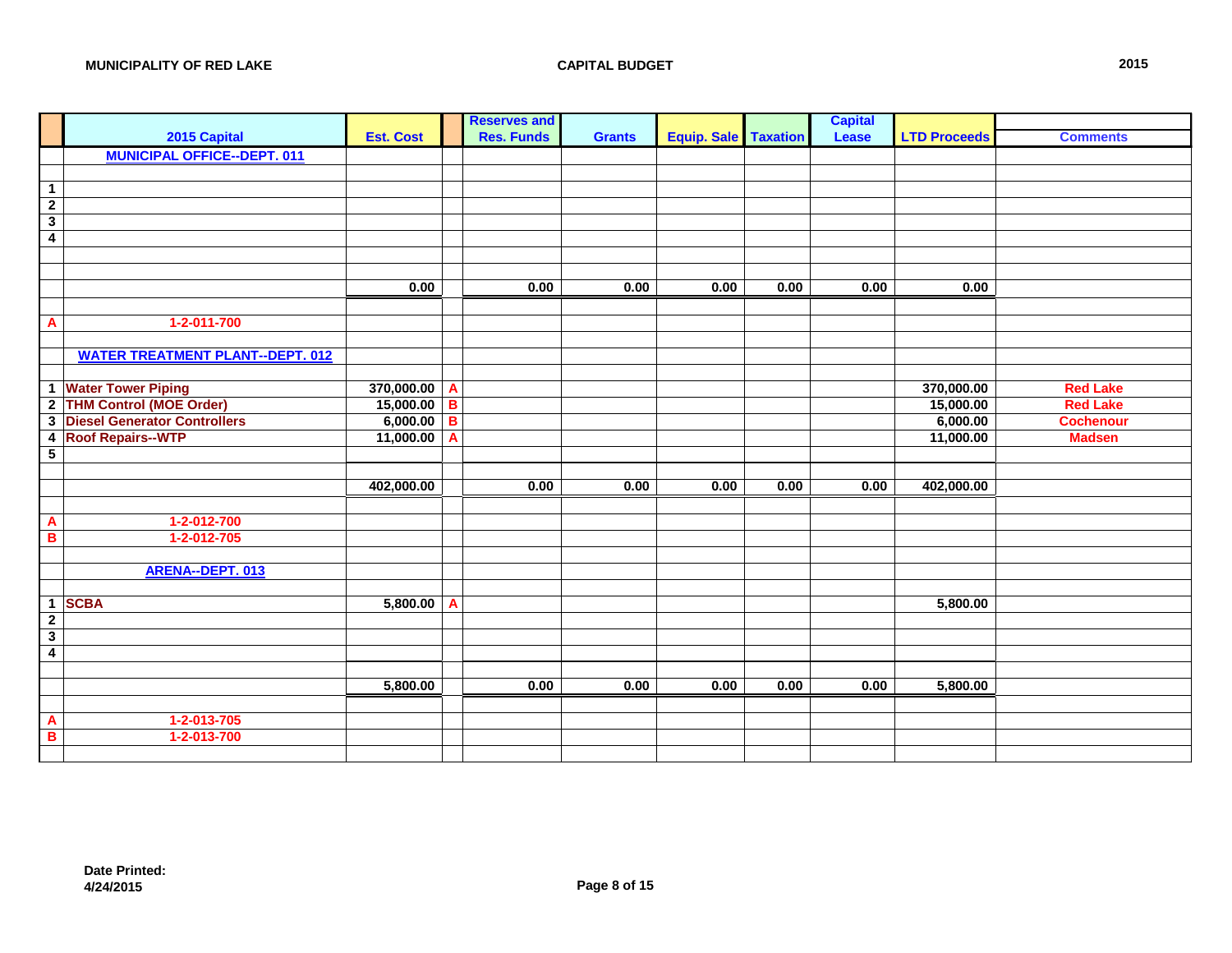|                          |                                       |                  |   | <b>Reserves and</b> |               |                      |      | <b>Capital</b> |                     |                 |
|--------------------------|---------------------------------------|------------------|---|---------------------|---------------|----------------------|------|----------------|---------------------|-----------------|
|                          | 2015 Capital                          | <b>Est. Cost</b> |   | <b>Res. Funds</b>   | <b>Grants</b> | Equip. Sale Taxation |      | Lease          | <b>LTD Proceeds</b> | <b>Comments</b> |
|                          | <b>WASTE DISPOSAL SITE--DEPT. 014</b> |                  |   |                     |               |                      |      |                |                     |                 |
|                          |                                       |                  |   |                     |               |                      |      |                |                     |                 |
| $\overline{1}$           |                                       |                  |   |                     |               |                      |      |                |                     |                 |
| $\overline{2}$           |                                       |                  |   |                     |               |                      |      |                |                     |                 |
|                          |                                       |                  |   |                     |               |                      |      |                |                     |                 |
|                          |                                       | 0.00             |   | 0.00                | 0.00          | 0.00                 | 0.00 | 0.00           | 0.00                |                 |
|                          |                                       |                  |   |                     |               |                      |      |                |                     |                 |
|                          | <b>RECYCLING--DEPT. 015</b>           |                  |   |                     |               |                      |      |                |                     |                 |
|                          |                                       |                  |   |                     |               |                      |      |                |                     |                 |
|                          | 1 Volvo L45G Loader                   | 180,000.00       | A |                     |               |                      |      | 180,000.00     |                     |                 |
|                          | 2 Building / Site Mods                | 15,000.00        | B |                     |               |                      |      |                | 15,000.00           |                 |
| $\overline{\mathbf{3}}$  | <b>Equipment Mods</b>                 | 10,000.00        | A |                     |               |                      |      |                | 10,000.00           |                 |
| $\overline{\mathbf{4}}$  |                                       |                  |   |                     |               |                      |      |                |                     |                 |
| $\overline{\phantom{0}}$ |                                       |                  |   |                     |               |                      |      |                |                     |                 |
|                          |                                       |                  |   |                     |               |                      |      |                |                     |                 |
|                          |                                       | 205,000.00       |   | 0.00                | 0.00          | 0.00                 | 0.00 | 180,000.00     | 25,000.00           |                 |
|                          |                                       |                  |   |                     |               |                      |      |                |                     |                 |
| $\overline{A}$           | 1-2-015-705                           |                  |   |                     |               |                      |      |                |                     |                 |
| $\overline{\mathbf{B}}$  | 1-2-015-700                           |                  |   |                     |               |                      |      |                |                     |                 |
|                          |                                       |                  |   |                     |               |                      |      |                |                     |                 |
|                          | DOCKS--DEPT. 016                      |                  |   |                     |               |                      |      |                |                     |                 |
|                          |                                       |                  |   |                     |               |                      |      |                |                     |                 |
|                          | 1 Waterfront Development              | 156,032.00       | A |                     | 78,016.00     |                      |      |                |                     | <b>NOHFC</b>    |
|                          |                                       |                  |   |                     | 39,008.00     |                      |      |                |                     | <b>Fed-Nor</b>  |
|                          |                                       |                  |   |                     |               |                      |      |                | 39,008.00           |                 |
|                          |                                       |                  |   |                     |               |                      |      |                |                     |                 |
|                          |                                       | 156,032.00       |   | 0.00                | 117,024.00    | 0.00                 | 0.00 | 0.00           | 39,008.00           |                 |
|                          |                                       |                  |   |                     |               |                      |      |                |                     |                 |
| $\overline{A}$           | 1-2-016-705                           |                  |   |                     |               |                      |      |                |                     |                 |
|                          |                                       |                  |   |                     |               |                      |      |                |                     |                 |
|                          | <b>HERITAGE CENTER--DEPT. 017</b>     |                  |   |                     |               |                      |      |                |                     |                 |
|                          |                                       |                  |   |                     |               |                      |      |                |                     |                 |
| $\overline{1}$           |                                       |                  |   |                     |               |                      |      |                |                     |                 |
| $\overline{2}$           |                                       |                  |   |                     |               |                      |      |                |                     |                 |
|                          |                                       | 0.00             |   | 0.00                | 0.00          | 0.00                 | 0.00 | 0.00           | 0.00                |                 |
|                          |                                       |                  |   |                     |               |                      |      |                |                     |                 |
|                          | 1-2-017-700                           |                  |   |                     |               |                      |      |                |                     |                 |
| $\mathbf{A}$             |                                       |                  |   |                     |               |                      |      |                |                     |                 |
|                          |                                       |                  |   |                     |               |                      |      |                |                     |                 |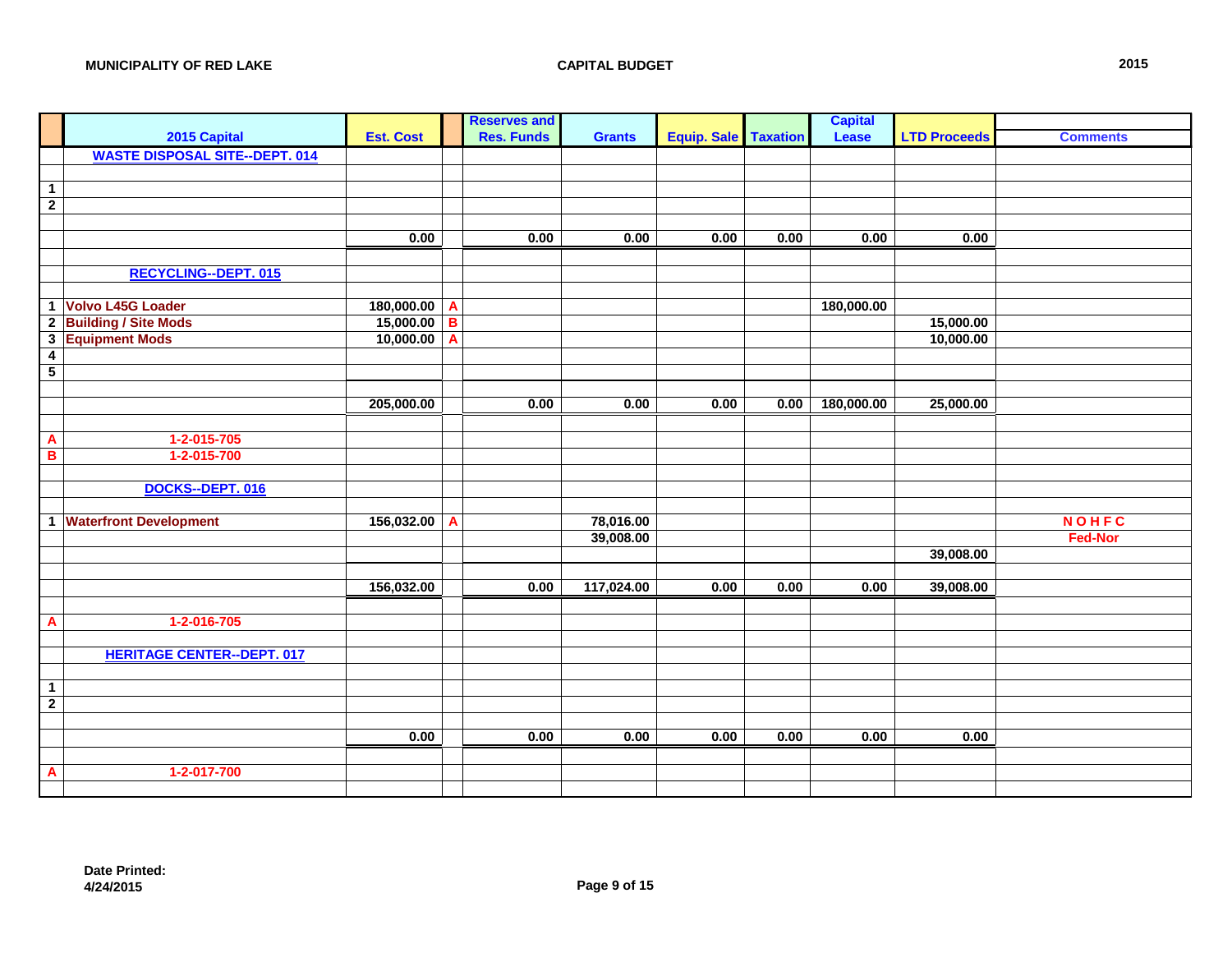| <b>Res. Funds</b><br><b>Est. Cost</b><br><b>Equip. Sale   Taxation</b><br><b>LTD Proceeds</b><br>2015 Capital<br>Lease<br><b>Comments</b><br><b>Grants</b><br>LIBRARY--DEPT. 018<br>$\overline{1}$<br>$\overline{2}$<br>0.00<br>0.00<br>0.00<br>0.00<br>0.00<br>0.00<br>0.00<br>1-2-018-700<br>$\overline{A}$<br>FERRY--DEPT. 019<br>$\mathbf{1}$<br>$\overline{2}$<br>0.00<br>0.00<br>0.00<br>0.00<br>0.00<br>0.00<br>0.00<br><b>BEACHES--DEPT. 020</b><br>$\overline{1}$<br>$\overline{2}$<br>$\overline{\mathbf{3}}$<br>0.00<br>0.00<br>0.00<br>0.00<br>0.00<br>0.00<br>0.00<br>1-2-020-722<br>$\overline{\mathbf{A}}$<br>PHARMACY--DEPT. 021<br>1 Natural Gas Furnace X 3<br><b>Old Clinic</b><br>50,000.00<br>50,000.00<br>$\overline{\mathbf{A}}$<br>2 Engineering<br>7,755.00<br>$\overline{A}$<br>7,755.00<br>57,755.00<br>0.00<br>0.00<br>0.00<br>0.00<br>0.00<br>57,755.00 |  |  | <b>Reserves and</b> |  | <b>Capital</b> |                                   |
|--------------------------------------------------------------------------------------------------------------------------------------------------------------------------------------------------------------------------------------------------------------------------------------------------------------------------------------------------------------------------------------------------------------------------------------------------------------------------------------------------------------------------------------------------------------------------------------------------------------------------------------------------------------------------------------------------------------------------------------------------------------------------------------------------------------------------------------------------------------------------------------|--|--|---------------------|--|----------------|-----------------------------------|
|                                                                                                                                                                                                                                                                                                                                                                                                                                                                                                                                                                                                                                                                                                                                                                                                                                                                                      |  |  |                     |  |                |                                   |
|                                                                                                                                                                                                                                                                                                                                                                                                                                                                                                                                                                                                                                                                                                                                                                                                                                                                                      |  |  |                     |  |                |                                   |
|                                                                                                                                                                                                                                                                                                                                                                                                                                                                                                                                                                                                                                                                                                                                                                                                                                                                                      |  |  |                     |  |                |                                   |
|                                                                                                                                                                                                                                                                                                                                                                                                                                                                                                                                                                                                                                                                                                                                                                                                                                                                                      |  |  |                     |  |                |                                   |
|                                                                                                                                                                                                                                                                                                                                                                                                                                                                                                                                                                                                                                                                                                                                                                                                                                                                                      |  |  |                     |  |                |                                   |
|                                                                                                                                                                                                                                                                                                                                                                                                                                                                                                                                                                                                                                                                                                                                                                                                                                                                                      |  |  |                     |  |                |                                   |
|                                                                                                                                                                                                                                                                                                                                                                                                                                                                                                                                                                                                                                                                                                                                                                                                                                                                                      |  |  |                     |  |                |                                   |
|                                                                                                                                                                                                                                                                                                                                                                                                                                                                                                                                                                                                                                                                                                                                                                                                                                                                                      |  |  |                     |  |                |                                   |
|                                                                                                                                                                                                                                                                                                                                                                                                                                                                                                                                                                                                                                                                                                                                                                                                                                                                                      |  |  |                     |  |                |                                   |
|                                                                                                                                                                                                                                                                                                                                                                                                                                                                                                                                                                                                                                                                                                                                                                                                                                                                                      |  |  |                     |  |                |                                   |
|                                                                                                                                                                                                                                                                                                                                                                                                                                                                                                                                                                                                                                                                                                                                                                                                                                                                                      |  |  |                     |  |                |                                   |
|                                                                                                                                                                                                                                                                                                                                                                                                                                                                                                                                                                                                                                                                                                                                                                                                                                                                                      |  |  |                     |  |                |                                   |
|                                                                                                                                                                                                                                                                                                                                                                                                                                                                                                                                                                                                                                                                                                                                                                                                                                                                                      |  |  |                     |  |                |                                   |
|                                                                                                                                                                                                                                                                                                                                                                                                                                                                                                                                                                                                                                                                                                                                                                                                                                                                                      |  |  |                     |  |                |                                   |
|                                                                                                                                                                                                                                                                                                                                                                                                                                                                                                                                                                                                                                                                                                                                                                                                                                                                                      |  |  |                     |  |                |                                   |
|                                                                                                                                                                                                                                                                                                                                                                                                                                                                                                                                                                                                                                                                                                                                                                                                                                                                                      |  |  |                     |  |                |                                   |
|                                                                                                                                                                                                                                                                                                                                                                                                                                                                                                                                                                                                                                                                                                                                                                                                                                                                                      |  |  |                     |  |                |                                   |
|                                                                                                                                                                                                                                                                                                                                                                                                                                                                                                                                                                                                                                                                                                                                                                                                                                                                                      |  |  |                     |  |                |                                   |
|                                                                                                                                                                                                                                                                                                                                                                                                                                                                                                                                                                                                                                                                                                                                                                                                                                                                                      |  |  |                     |  |                |                                   |
|                                                                                                                                                                                                                                                                                                                                                                                                                                                                                                                                                                                                                                                                                                                                                                                                                                                                                      |  |  |                     |  |                |                                   |
|                                                                                                                                                                                                                                                                                                                                                                                                                                                                                                                                                                                                                                                                                                                                                                                                                                                                                      |  |  |                     |  |                |                                   |
|                                                                                                                                                                                                                                                                                                                                                                                                                                                                                                                                                                                                                                                                                                                                                                                                                                                                                      |  |  |                     |  |                |                                   |
|                                                                                                                                                                                                                                                                                                                                                                                                                                                                                                                                                                                                                                                                                                                                                                                                                                                                                      |  |  |                     |  |                |                                   |
|                                                                                                                                                                                                                                                                                                                                                                                                                                                                                                                                                                                                                                                                                                                                                                                                                                                                                      |  |  |                     |  |                |                                   |
|                                                                                                                                                                                                                                                                                                                                                                                                                                                                                                                                                                                                                                                                                                                                                                                                                                                                                      |  |  |                     |  |                |                                   |
|                                                                                                                                                                                                                                                                                                                                                                                                                                                                                                                                                                                                                                                                                                                                                                                                                                                                                      |  |  |                     |  |                |                                   |
|                                                                                                                                                                                                                                                                                                                                                                                                                                                                                                                                                                                                                                                                                                                                                                                                                                                                                      |  |  |                     |  |                |                                   |
|                                                                                                                                                                                                                                                                                                                                                                                                                                                                                                                                                                                                                                                                                                                                                                                                                                                                                      |  |  |                     |  |                |                                   |
|                                                                                                                                                                                                                                                                                                                                                                                                                                                                                                                                                                                                                                                                                                                                                                                                                                                                                      |  |  |                     |  |                |                                   |
|                                                                                                                                                                                                                                                                                                                                                                                                                                                                                                                                                                                                                                                                                                                                                                                                                                                                                      |  |  |                     |  |                |                                   |
|                                                                                                                                                                                                                                                                                                                                                                                                                                                                                                                                                                                                                                                                                                                                                                                                                                                                                      |  |  |                     |  |                |                                   |
|                                                                                                                                                                                                                                                                                                                                                                                                                                                                                                                                                                                                                                                                                                                                                                                                                                                                                      |  |  |                     |  |                | <b>Channel Technical Services</b> |
|                                                                                                                                                                                                                                                                                                                                                                                                                                                                                                                                                                                                                                                                                                                                                                                                                                                                                      |  |  |                     |  |                |                                   |
|                                                                                                                                                                                                                                                                                                                                                                                                                                                                                                                                                                                                                                                                                                                                                                                                                                                                                      |  |  |                     |  |                |                                   |
|                                                                                                                                                                                                                                                                                                                                                                                                                                                                                                                                                                                                                                                                                                                                                                                                                                                                                      |  |  |                     |  |                |                                   |
| 1-2-021-700<br>$\overline{A}$                                                                                                                                                                                                                                                                                                                                                                                                                                                                                                                                                                                                                                                                                                                                                                                                                                                        |  |  |                     |  |                |                                   |
|                                                                                                                                                                                                                                                                                                                                                                                                                                                                                                                                                                                                                                                                                                                                                                                                                                                                                      |  |  |                     |  |                |                                   |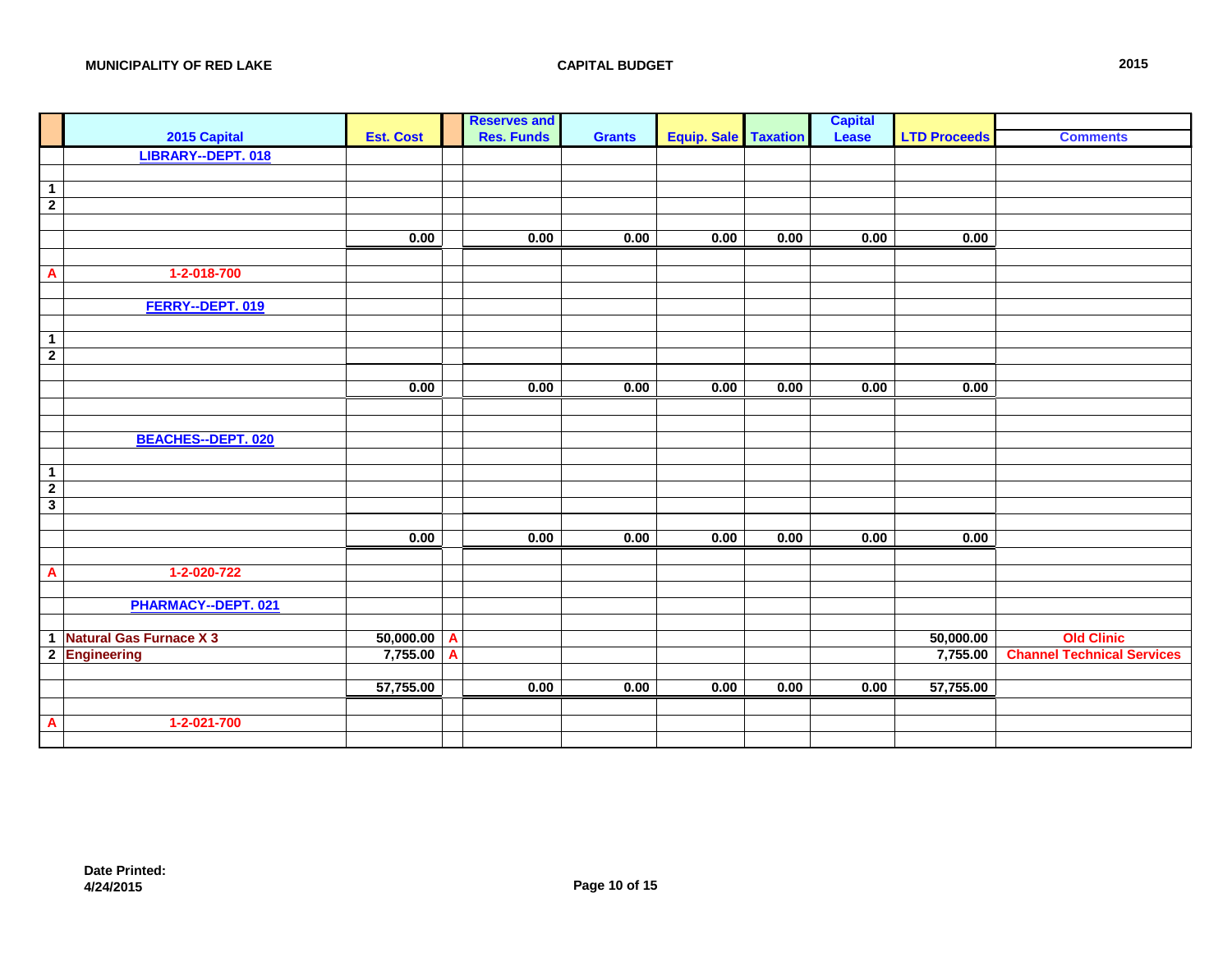|                         |                                               |                  |   | <b>Reserves and</b> |               |                               |      | <b>Capital</b> |                     |                   |
|-------------------------|-----------------------------------------------|------------------|---|---------------------|---------------|-------------------------------|------|----------------|---------------------|-------------------|
|                         | 2015 Capital                                  | <b>Est. Cost</b> |   | <b>Res. Funds</b>   | <b>Grants</b> | <b>Equip. Sale   Taxation</b> |      | Lease          | <b>LTD Proceeds</b> | <b>Comments</b>   |
|                         | RINKS--DEPT. 023                              |                  |   |                     |               |                               |      |                |                     |                   |
|                         |                                               |                  |   |                     |               |                               |      |                |                     |                   |
| $\mathbf{1}$            | <b>Outdoor Rink Garage</b>                    | 22,000.00        | A |                     |               |                               |      |                | 22,000.00           |                   |
| $\overline{2}$          |                                               |                  |   |                     |               |                               |      |                |                     |                   |
|                         |                                               |                  |   |                     |               |                               |      |                |                     |                   |
|                         |                                               | 22,000.00        |   | 0.00                | 0.00          | 0.00                          | 0.00 | 0.00           | 22,000.00           |                   |
|                         |                                               |                  |   |                     |               |                               |      |                |                     |                   |
| A                       | 1-2-023-700                                   |                  |   |                     |               |                               |      |                |                     |                   |
|                         |                                               |                  |   |                     |               |                               |      |                |                     |                   |
|                         | PARKS--DEPT. 024                              |                  |   |                     |               |                               |      |                |                     |                   |
|                         |                                               |                  |   |                     |               |                               |      |                |                     |                   |
| $\mathbf{1}$            | Norseman Park Upgrades                        | 11,000.00        | A |                     |               |                               |      |                | 11,000.00           |                   |
| $\overline{2}$          | <b>Play Equipment</b>                         | 0.00             | A |                     |               |                               |      |                |                     | \$20,500 Deferred |
| $\overline{\mathbf{3}}$ |                                               |                  |   |                     |               |                               |      |                |                     |                   |
| $\overline{4}$          |                                               |                  |   |                     |               |                               |      |                |                     |                   |
| $\overline{5}$          |                                               |                  |   |                     |               |                               |      |                |                     |                   |
|                         |                                               |                  |   |                     |               |                               |      |                |                     |                   |
|                         |                                               | 11,000.00        |   | 0.00                | 0.00          | 0.00                          | 0.00 | 0.00           | 11,000.00           |                   |
|                         |                                               |                  |   |                     |               |                               |      |                |                     |                   |
| A                       | 1-2-024-705                                   |                  |   |                     |               |                               |      |                |                     |                   |
|                         |                                               |                  |   |                     |               |                               |      |                |                     |                   |
|                         |                                               |                  |   |                     |               |                               |      |                |                     |                   |
|                         | <b>SANITARY SEWER--DEPT. 025</b>              |                  |   |                     |               |                               |      |                |                     |                   |
|                         |                                               |                  |   |                     |               |                               |      |                |                     |                   |
|                         | 1 Natural Gas Conversion                      | 54,000.00        | C |                     | 54,000.00     |                               |      |                |                     | <b>Red Lake</b>   |
| $\overline{2}$          | <b>Natural Gas Conversion</b>                 | 48,000.00        | C |                     | 48,000.00     |                               |      |                |                     | <b>Balmertown</b> |
| $\mathbf{3}$            | <b>Lift Station #1 Pump</b>                   | 15,000.00        | A |                     |               |                               |      |                | 15,000.00           | <b>Red Lake</b>   |
| 4                       | <b>Insulation Improvement Plant Clarifier</b> | 7,500.00         | C |                     |               |                               |      |                | 7,500.00            | <b>Red Lake</b>   |
| $\overline{\mathbf{5}}$ | <b>Bagger Room Renovations</b>                | 5,000.00         | C |                     |               |                               |      |                | 5,000.00            | <b>Balmertown</b> |
| $6\overline{6}$         | <b>Dredging Lagoon Cell</b>                   | 18,000.00        | B |                     |               |                               |      |                | 18,000.00           | <b>Cochenour</b>  |
| $\overline{7}$          | <b>Roof Repairs</b>                           | 6,600.00         | C |                     |               |                               |      |                | 6,600.00            | <b>Cochenour</b>  |
| $\overline{\mathbf{8}}$ | <b>Sludge Drying Beds</b>                     | 40,000.00        | B |                     |               |                               |      |                | 40,000.00           | <b>Sully Lake</b> |
| $\overline{9}$          |                                               |                  |   |                     |               |                               |      |                |                     |                   |
|                         |                                               |                  |   |                     |               |                               |      |                |                     |                   |
|                         |                                               | 194,100.00       |   | 0.00                | 102,000.00    | 0.00                          | 0.00 | 0.00           | 92,100.00           |                   |
|                         |                                               |                  |   |                     |               |                               |      |                |                     |                   |
| A                       | $1 - 2 - 025 - 705$                           |                  |   |                     |               |                               |      |                |                     |                   |
| B                       | $1 - 2 - 025 - 720$                           |                  |   |                     |               |                               |      |                |                     |                   |
| $\overline{\mathbf{c}}$ | 1-2-020-700                                   |                  |   |                     |               |                               |      |                |                     |                   |
|                         |                                               |                  |   |                     |               |                               |      |                |                     |                   |
|                         |                                               |                  |   |                     |               |                               |      |                |                     |                   |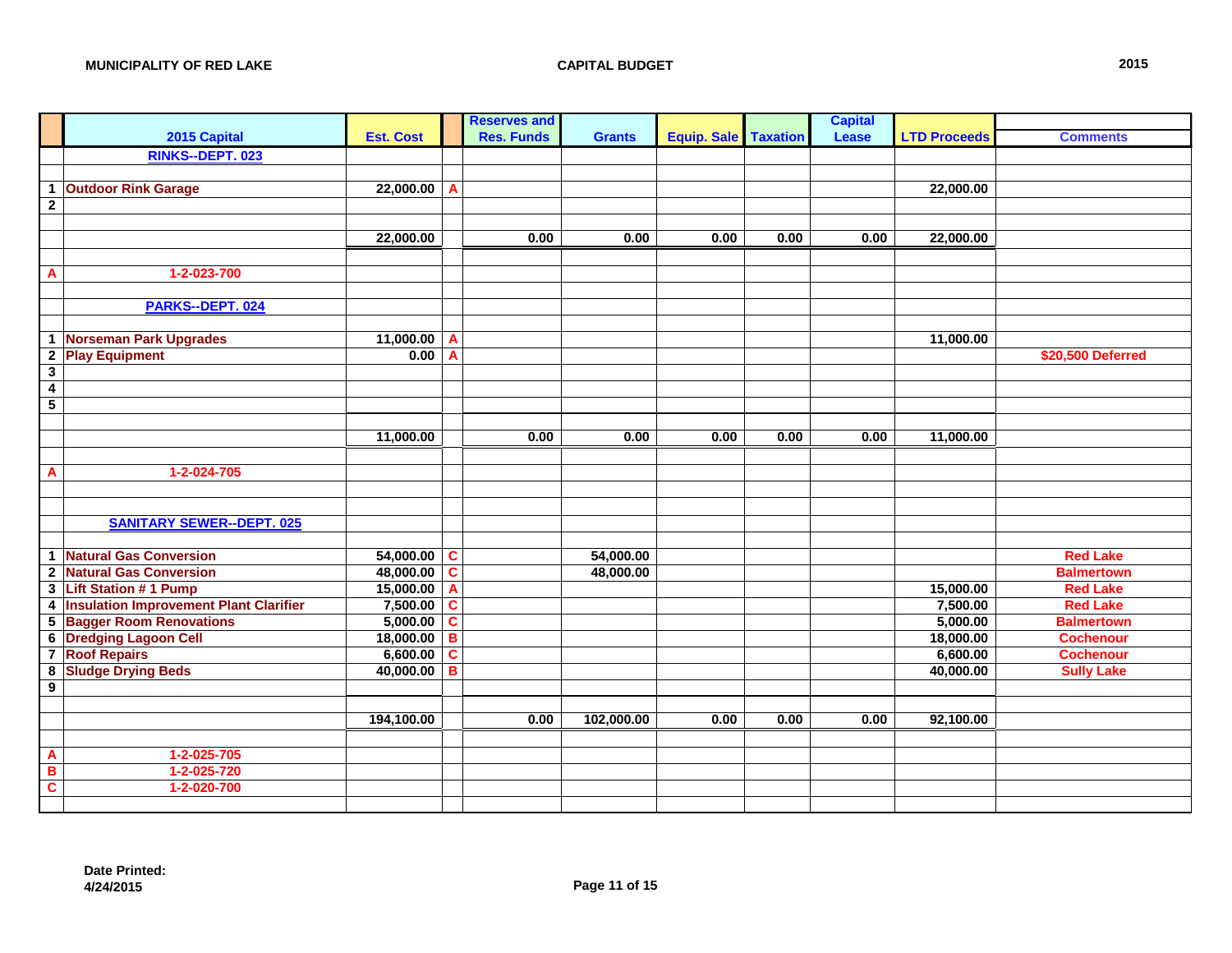|                                            |                                    |                  |   | <b>Reserves and</b> |               |                      |      | <b>Capital</b> |                     |                 |
|--------------------------------------------|------------------------------------|------------------|---|---------------------|---------------|----------------------|------|----------------|---------------------|-----------------|
|                                            | 2015 Capital                       | <b>Est. Cost</b> |   | <b>Res. Funds</b>   | <b>Grants</b> | Equip. Sale Taxation |      | Lease          | <b>LTD Proceeds</b> | <b>Comments</b> |
|                                            | <b>CEMETERY--DEPT. 030</b>         |                  |   |                     |               |                      |      |                |                     |                 |
|                                            |                                    |                  |   |                     |               |                      |      |                |                     |                 |
| $\overline{1}$                             |                                    |                  |   |                     |               |                      |      |                |                     |                 |
| $\overline{2}$                             |                                    |                  |   |                     |               |                      |      |                |                     |                 |
|                                            |                                    |                  |   |                     |               |                      |      |                |                     |                 |
|                                            |                                    | 0.00             |   | 0.00                | 0.00          | 0.00                 | 0.00 | 0.00           | 0.00                |                 |
|                                            |                                    |                  |   |                     |               |                      |      |                |                     |                 |
|                                            | 1-2-030-720                        |                  |   |                     |               |                      |      |                |                     |                 |
|                                            |                                    |                  |   |                     |               |                      |      |                |                     |                 |
|                                            | <b>RECREATION--DEPT. 040</b>       |                  |   |                     |               |                      |      |                |                     |                 |
|                                            |                                    |                  |   |                     |               |                      |      |                |                     |                 |
| $\mathbf{1}$                               | <b>Walkable Trails Engineering</b> | 81,257.00        |   |                     | 5,000.00      |                      |      |                |                     | <b>CCDC</b>     |
| $\mathbf{1}$                               |                                    |                  |   |                     | 38,128.50     |                      |      |                |                     | <b>Fed-Nor</b>  |
| $\overline{2}$                             |                                    |                  |   |                     | 38,128.50     |                      |      |                |                     | <b>NOHFC</b>    |
| $\overline{\mathbf{3}}$                    |                                    |                  |   |                     |               |                      |      |                |                     |                 |
| $\overline{4}$<br>$\overline{\phantom{a}}$ |                                    |                  |   |                     |               |                      |      |                |                     |                 |
|                                            |                                    |                  |   |                     |               |                      |      |                |                     |                 |
|                                            |                                    | 81,257.00        |   | 0.00                | 81,257.00     | 0.00                 | 0.00 | 0.00           | 0.00                |                 |
|                                            |                                    |                  |   |                     |               |                      |      |                |                     |                 |
| $\overline{\mathbf{A}}$                    | 1-2-040-701                        |                  |   |                     |               |                      |      |                |                     |                 |
|                                            |                                    |                  |   |                     |               |                      |      |                |                     |                 |
|                                            | DOG POUND--DEPT. 050               |                  |   |                     |               |                      |      |                |                     |                 |
|                                            |                                    |                  |   |                     |               |                      |      |                |                     |                 |
| $\overline{1}$                             |                                    |                  |   |                     |               |                      |      |                |                     |                 |
| $\overline{2}$                             |                                    |                  |   |                     |               |                      |      |                |                     |                 |
|                                            |                                    |                  |   |                     |               |                      |      |                |                     |                 |
|                                            |                                    | 0.00             |   | 0.00                | 0.00          | 0.00                 | 0.00 | 0.00           | 0.00                |                 |
|                                            |                                    |                  |   |                     |               |                      |      |                |                     |                 |
|                                            | DAY CARE--DEPT. 060                |                  |   |                     |               |                      |      |                |                     |                 |
|                                            |                                    |                  |   |                     |               |                      |      |                |                     |                 |
|                                            | 1 Playground Upgrades              | 4,500.00         | B |                     |               |                      |      |                | 4,500.00            |                 |
| $\overline{\mathbf{2}}$                    |                                    |                  |   |                     |               |                      |      |                |                     |                 |
| $\overline{\mathbf{3}}$                    |                                    |                  |   |                     |               |                      |      |                |                     |                 |
| $\overline{4}$                             |                                    |                  |   |                     |               |                      |      |                |                     |                 |
|                                            |                                    |                  |   |                     |               |                      |      |                |                     |                 |
|                                            |                                    | 4,500.00         |   | 0.00                | 0.00          | 0.00                 | 0.00 | 0.00           | 4,500.00            |                 |
|                                            |                                    |                  |   |                     |               |                      |      |                |                     |                 |
| $\overline{A}$                             | 1-2-060-700                        |                  |   |                     |               |                      |      |                |                     |                 |
| $\blacksquare$                             | 1-2-060-720                        |                  |   |                     |               |                      |      |                |                     |                 |
|                                            |                                    |                  |   |                     |               |                      |      |                |                     |                 |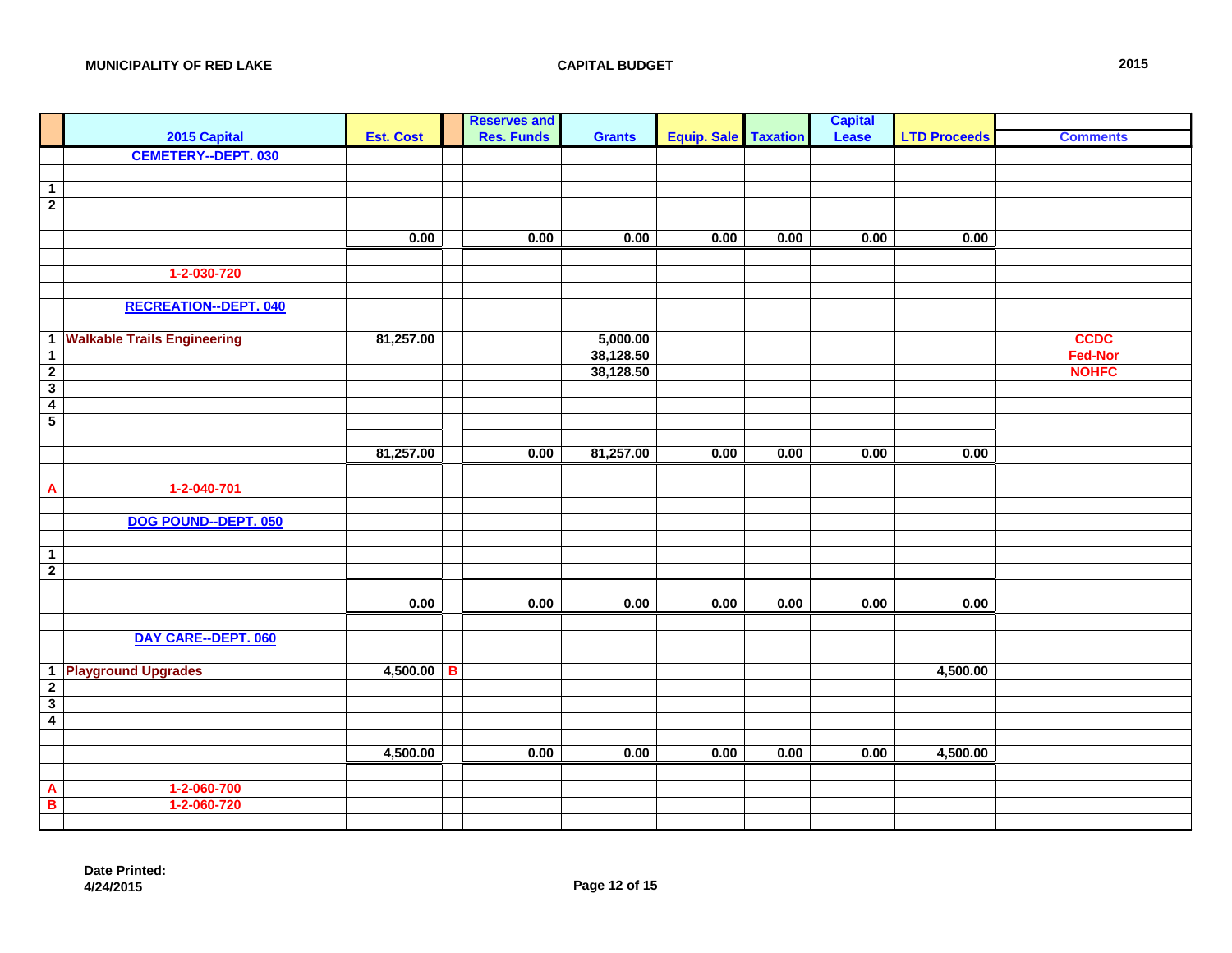|                                |                                        |                  | <b>Reserves and</b> |               |                             |      | <b>Capital</b> |                     |                 |
|--------------------------------|----------------------------------------|------------------|---------------------|---------------|-----------------------------|------|----------------|---------------------|-----------------|
|                                | 2015 Capital                           | <b>Est. Cost</b> | <b>Res. Funds</b>   | <b>Grants</b> | <b>Equip. Sale Taxation</b> |      | Lease          | <b>LTD Proceeds</b> | <b>Comments</b> |
|                                | <b>ECONOMIC DEVELOPMENT--DEPT. 070</b> |                  |                     |               |                             |      |                |                     |                 |
|                                |                                        |                  |                     |               |                             |      |                |                     |                 |
| $\mathbf{1}$                   |                                        |                  |                     |               |                             |      |                |                     |                 |
| $\overline{2}$                 |                                        |                  |                     |               |                             |      |                |                     |                 |
|                                |                                        |                  |                     |               |                             |      |                |                     |                 |
|                                |                                        | 0.00             | 0.00                | 0.00          | 0.00                        | 0.00 | 0.00           | 0.00                |                 |
|                                |                                        |                  |                     |               |                             |      |                |                     |                 |
|                                |                                        |                  |                     |               |                             |      |                |                     |                 |
|                                | <b>NATURAL GAS--DEPT. 071</b>          |                  |                     |               |                             |      |                |                     |                 |
|                                |                                        |                  |                     |               |                             |      |                |                     |                 |
| $\mathbf 1$                    |                                        |                  |                     |               |                             |      |                |                     |                 |
| $\mathbf{1}$<br>$\overline{2}$ |                                        |                  |                     |               |                             |      |                |                     |                 |
|                                |                                        |                  |                     |               |                             |      |                |                     |                 |
|                                |                                        | 0.00             | 0.00                | 0.00          | 0.00                        | 0.00 | 0.00           | 0.00                |                 |
|                                |                                        |                  |                     |               |                             |      |                |                     |                 |
| A                              | $1 - 2 - 071 - 705$                    |                  |                     |               |                             |      |                |                     |                 |
|                                |                                        |                  |                     |               |                             |      |                |                     |                 |
|                                | <b>WATERFRONT ROAD--DEPT. 074</b>      |                  |                     |               |                             |      |                |                     |                 |
|                                |                                        |                  |                     |               |                             |      |                |                     |                 |
| $\mathbf{1}$                   |                                        |                  |                     |               |                             |      |                |                     |                 |
| $\overline{2}$                 |                                        |                  |                     |               |                             |      |                |                     |                 |
|                                |                                        |                  |                     |               |                             |      |                |                     |                 |
|                                |                                        | 0.00             | 0.00                | 0.00          | 0.00                        | 0.00 | 0.00           | 0.00                |                 |
|                                |                                        |                  |                     |               |                             |      |                |                     |                 |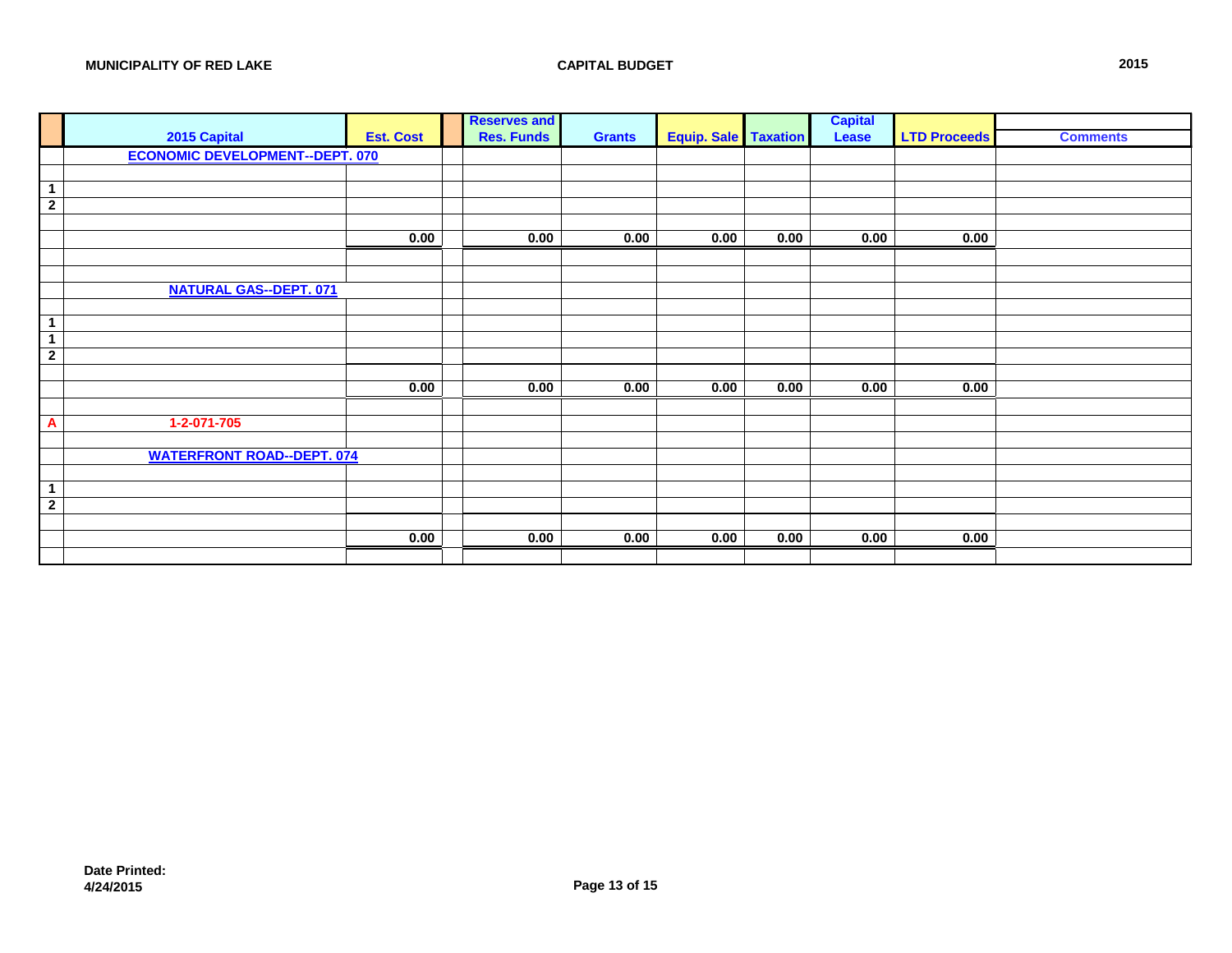|                         |                                        |                  |                | <b>Reserves and</b> |               |                      |      | <b>Capital</b> |                     |                               |
|-------------------------|----------------------------------------|------------------|----------------|---------------------|---------------|----------------------|------|----------------|---------------------|-------------------------------|
|                         | 2015 Capital                           | <b>Est. Cost</b> |                | <b>Res. Funds</b>   | <b>Grants</b> | Equip. Sale Taxation |      | Lease          | <b>LTD Proceeds</b> | <b>Comments</b>               |
|                         | <b>LASSIE ROAD--DEPT. 075</b>          |                  |                |                     |               |                      |      |                |                     |                               |
|                         |                                        |                  |                |                     |               |                      |      |                |                     |                               |
|                         | 1 Water--Makkinga                      | 138,018.00       | D              |                     | 810,438.30    |                      |      |                |                     | <b>OMAFRA</b>                 |
|                         | 2 Sewage--Makkinga                     | 74,824.00        | $\mathbf{C}$   |                     |               |                      |      |                | 90,048.70           | <b>Municipal Portion--10%</b> |
|                         | 3 Street--Makkinga                     | 206,072.00       | В              |                     |               |                      |      |                |                     |                               |
|                         | 4 Sidewalks--Makkinga                  | 122,976.00       | Е              |                     |               |                      |      |                |                     |                               |
|                         | 5 Curbs--Makkinga                      | 1,150.00         | G              |                     |               |                      |      |                |                     |                               |
|                         | 6 General Requirements--Makkinga       | 139,700.00       | A              |                     |               |                      |      |                |                     |                               |
|                         | 7 Storm Sewers--Makkinga               | 64,100.00        | F              |                     |               |                      |      |                |                     |                               |
|                         | 8 Paving--Municipal                    | 112,671.04       | B              |                     |               |                      |      |                |                     |                               |
|                         | 9 Site Preparation--Municipal          | 25,401.50        | $\overline{A}$ |                     |               |                      |      |                |                     |                               |
|                         | 10 Non Ref HST                         | 15,574.46        |                |                     |               |                      |      |                |                     |                               |
|                         |                                        |                  |                |                     |               |                      |      |                |                     |                               |
|                         |                                        | 900,487.00       |                | 0.00                | 810,438.30    | 0.00                 | 0.00 | 0.00           | 90,048.70           |                               |
|                         |                                        |                  |                |                     |               |                      |      |                |                     |                               |
| $\mathbf{A}$            | 1-2-075-701                            |                  |                |                     |               |                      |      |                |                     |                               |
| B                       | 1-2-075-706                            |                  |                |                     |               |                      |      |                |                     |                               |
| $\mathbf c$             | 1-2-075-707                            |                  |                |                     |               |                      |      |                |                     |                               |
| D                       | 1-2-075-708                            |                  |                |                     |               |                      |      |                |                     |                               |
| E                       | 1-2-075-709                            |                  |                |                     |               |                      |      |                |                     |                               |
| F                       | 1-2-075-711                            |                  |                |                     |               |                      |      |                |                     |                               |
| $\overline{G}$          | 1-2-075-713                            |                  |                |                     |               |                      |      |                |                     |                               |
|                         |                                        |                  |                |                     |               |                      |      |                |                     |                               |
|                         | <b>PROPERTY DEVELOPMENT--DEPT. 080</b> |                  |                |                     |               |                      |      |                |                     |                               |
|                         |                                        |                  |                |                     |               |                      |      |                |                     |                               |
| $\overline{1}$          |                                        |                  |                |                     |               |                      |      |                |                     |                               |
| $\overline{2}$          |                                        |                  |                |                     |               |                      |      |                |                     |                               |
| $\overline{\mathbf{3}}$ |                                        |                  |                |                     |               |                      |      |                |                     |                               |
| $\overline{\mathbf{4}}$ |                                        |                  |                |                     |               |                      |      |                |                     |                               |
|                         |                                        |                  |                |                     |               |                      |      |                |                     |                               |
|                         |                                        | 0.00             |                | 0.00                | 0.00          | 0.00                 | 0.00 | 0.00           | 0.00                |                               |
|                         |                                        |                  |                |                     |               |                      |      |                |                     |                               |
|                         |                                        |                  |                |                     |               |                      |      |                |                     |                               |
|                         |                                        |                  |                |                     |               |                      |      |                |                     |                               |